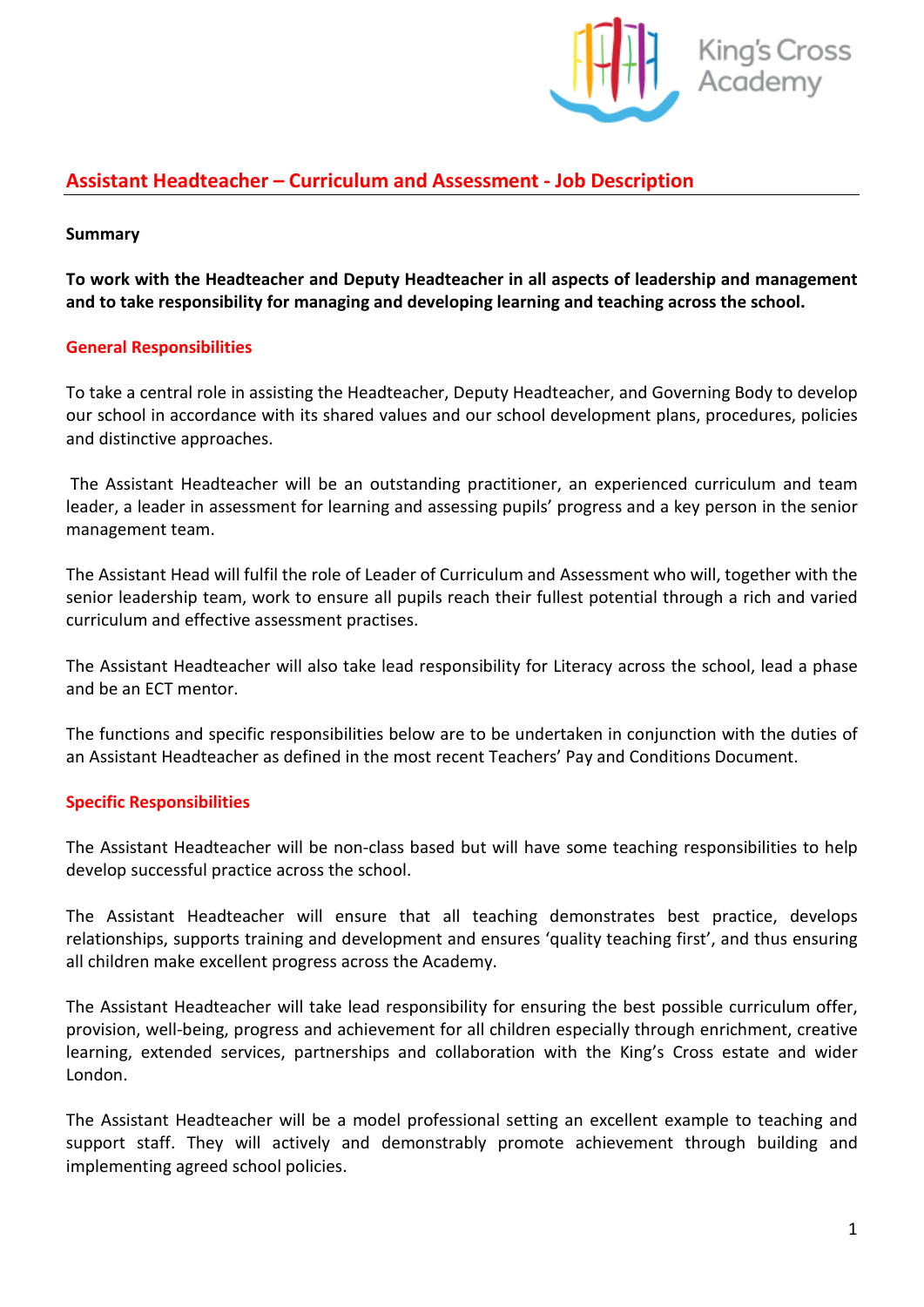The Assistant Headteacher will lead by example in their own teaching practice, and by positively encouraging and supporting all members of staff.

The Assistant Headteacher will work to ensure that the school offers a high quality, exciting, engaging, well resourced, differentiated curriculum and well-matched learning opportunities for all pupils at the Academy.

#### **In particular, the Assistant Headteacher will be required to:**

#### **Leadership and Management:**

1. Work in very close partnership with and support the Headteacher and Deputy Headteacher in the effective day to day management of the school and school community including:

- recruiting and inducting staff;
- developing and implementing health and safety policies;
- leading assemblies and staff meetings;
- hosting and organizing whole school events such as open days and parents evening and responding to the views, needs and requests of children, staff, parents, governors and visitors.

2. Work with the Headteacher and Deputy Headteacher, staff and governors in the development, implementation and review of school improvement plans including regular monitoring and evaluation of standards and quality of provision.

3. Supporting school governance by attending meetings where appropriate and ensuring that all governors are able to play an active and informed part in school management and development

4. Work with the whole staff to develop a strong learning environment that has at its centre high expectations of learning, creativity, well-being, academic achievement and behaviour.

5. Work with the Headteacher and Deputy Headteacher in the school's achievement reviews and target setting processes by taking a major role in assessment and actively supporting and securing the school's success in national tests including those at the end of each key stage.

6. Take a leading role in the senior management team by having special responsibility for ensuring that the school assesses and monitors the progress and achievement of all children and groups of children. This includes leading in AfL, and all forms of national and local assessment and reporting requirements.

7. Take responsibility for collating evidence for specific sections of the school's Self Evaluation Form especially those relating to standards and attainment.

8. Lead teachers and team leaders / post-holders to ensure that all assessment policies and protocols are in place and up to date and where possible recognised and validated quality assurance awards are secured.

9. Lead curriculum team leaders / post-holders to ensure that the curriculum is fit for purpose, enables children to make maximum progress, is consistent across the school and is reviewed on a regular basis.

10. Assist in the line management of classroom based personnel including timetabling, managing and developing roles to ensure the provision of high quality interventions and support for children's progress, achievement, wellbeing and good behaviour.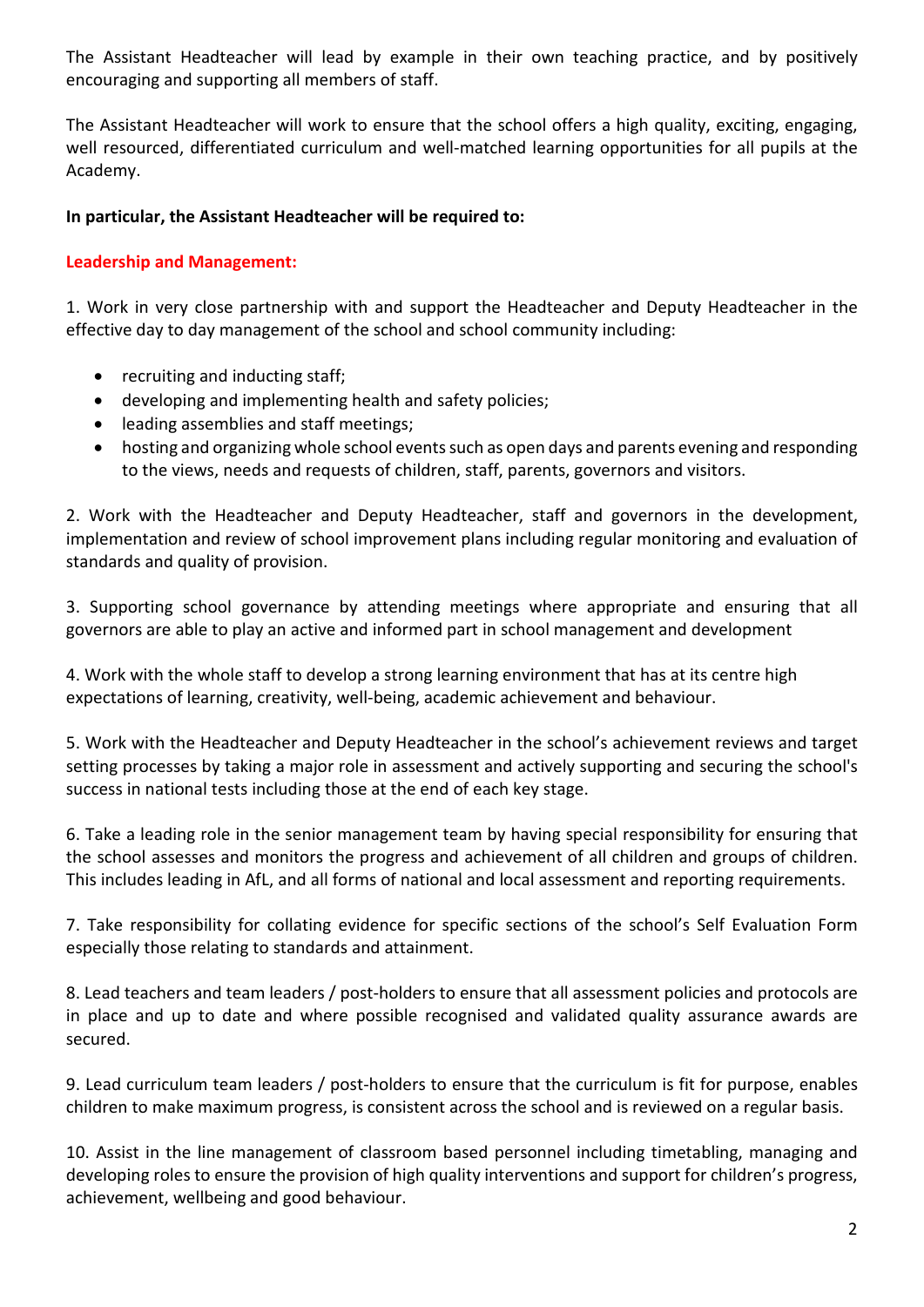11. Manage CPD around assessment practises and the curriculum for classroom based staff ensuring their needs are identified and met through quality training opportunities within available resources. This includes assisting in managing the inset program and providing / sourcing training opportunities for whole, groups of and individual staff.

12. With the Headteacher and Deputy Headteacher, share responsibility for the induction and deployment of new staff, voluntary help, work experience students, trainee teachers/ students and parents working in classrooms and throughout the school ensuring all safeguarding requirements are met and that their work in school supports the learning and well-being of all children.

13. Work with the leadership team in setting, nurturing, promoting and maintaining a very high standard of behaviour and mutual respect throughout the school ensuring that all staff play an active role in the pursuit of these standards.

14. Ensure that there is a very safe, secure, effective and pleasing environment for all users. With the Headteacher and Deputy Headteacher, be aware of Health and Safety regulations, carry out regular risk assessments and keep the school's Health and Safety policy at all times current, under review and accessible to and used by all staff.

15. Ensure safeguarding procedures are fully upheld at all times.

16. Evaluate performance, create improvement plans, build capacity in staff and analyse quality of interventions and subject improvement plans.

## **Assessment and curriculum Lead:**

1. Determine, organise and implement a diverse, flexible curriculum and implement an effective assessment framework using by using the latest research in best practice

2. Ensure that assessment is at the centre of strategic planning and resource management and lead and support the teaching and learning of all children within the school providing and promoting models of excellent classroom practice through whole class and group teaching, coaching, mentoring and supported self-evaluation for teaching and learning staff.

3. Establish creative, responsive and effective approaches to learning and teaching and ensure a culture and ethos of challenge and support where all pupils can have a voice , achieve success and become highly engaged in their own learning and be enabled to actively support the learning of others.

4. Design, develop and implement systems for the collection of useful, timely, and accurate assessment data to track the progress of individual and groups of children in order to inform planning, evaluate performance, track progress and secure raised achievement across all key stages. This will include agreeing and articulating high expectations and setting stretching targets for the whole community.

5. Liaise with our partnership and local schools and other service providers including extended service providers and community resources to enrich and expand our provision and secure partnerships, collaborations, enrichment opportunities and expertise which bring benefits to all children and our school community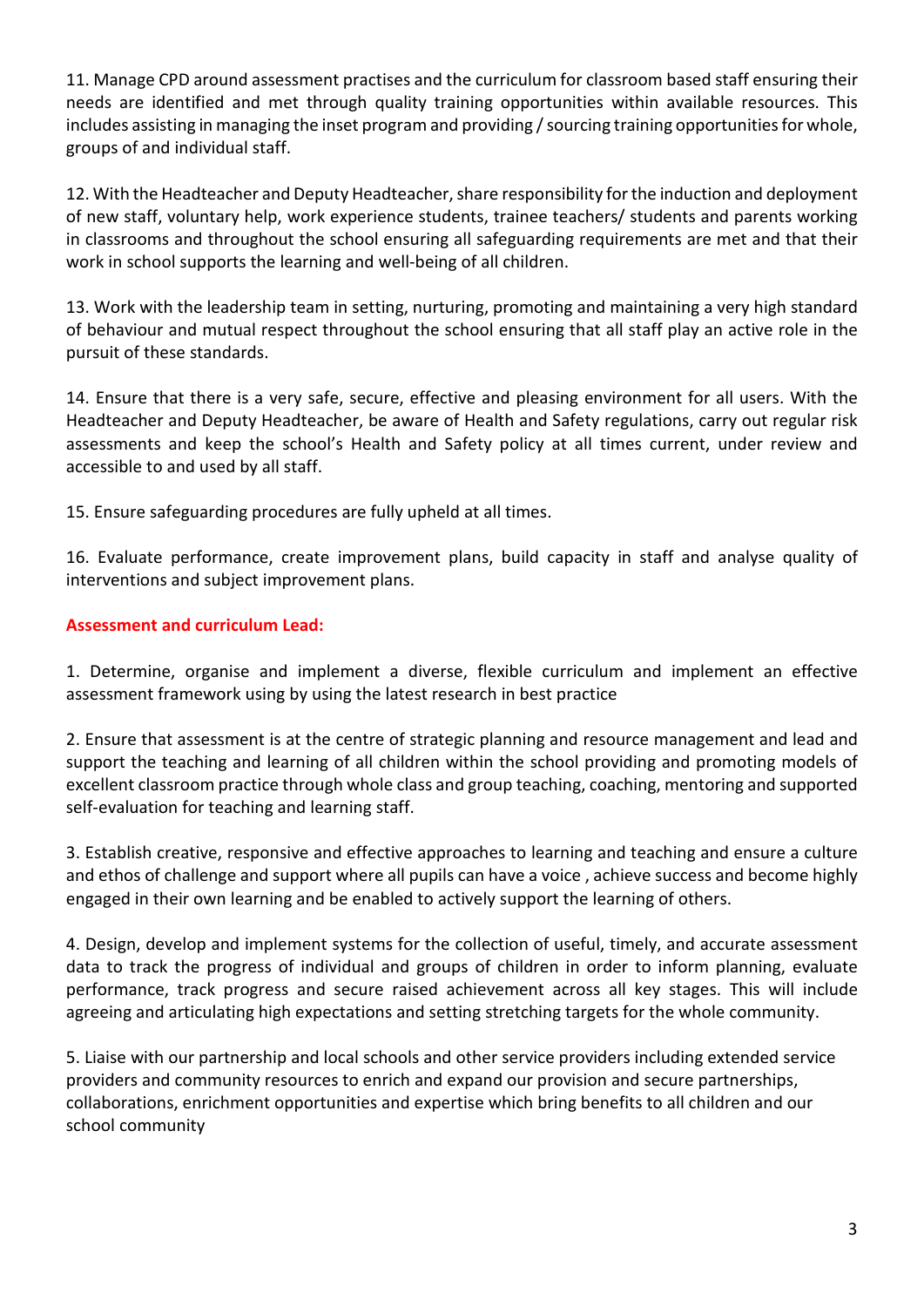6. Take a strategic role in the development of new and emerging technologies to enhance and extend the learning experience of pupils and promote and support the Academy's 'Next Generation Learning' strategy

### **Strengthening the KCA Community:**

1. Promote and model good relationships with parents and carers, which are based on partnerships to support and improve pupils' learning and achievement. Develop and enhance parental partnerships across the school, support parents and work as the key lead with complaints across the school.

2 Contribute to the development of the school as a community within the community; strengthening partnerships with families, neighbours, our local and wider community, other schools, services and the local authority.

3 Seek opportunities to invite parents, community figures, businesses or other organisations into the school to enhance and enrich the school and its value to the wider community. Contribute to the development of the education system by sharing effective practice, working in partnership with other schools and promoting innovative initiatives.

4 Build our understanding of the diversity of the school community and support community cohesion.

5 Contribute to policies and practices which promote equality of opportunity and tackle prejudice and discrimination, support staff well-being and work-life balance and help to ensure we provide access to opportunities for growth, achievement and success for all adults and children in school.

6 Contribute to the development of a curriculum which provides pupils with opportunities to enhance their learning within the wider community; to achieve economic well-being and to make an active contribution.

### **Other duties and responsibilities**

Any other reasonable duties that the Headteacher or Deputy Headteacher may from time to time ask the postholder to perform.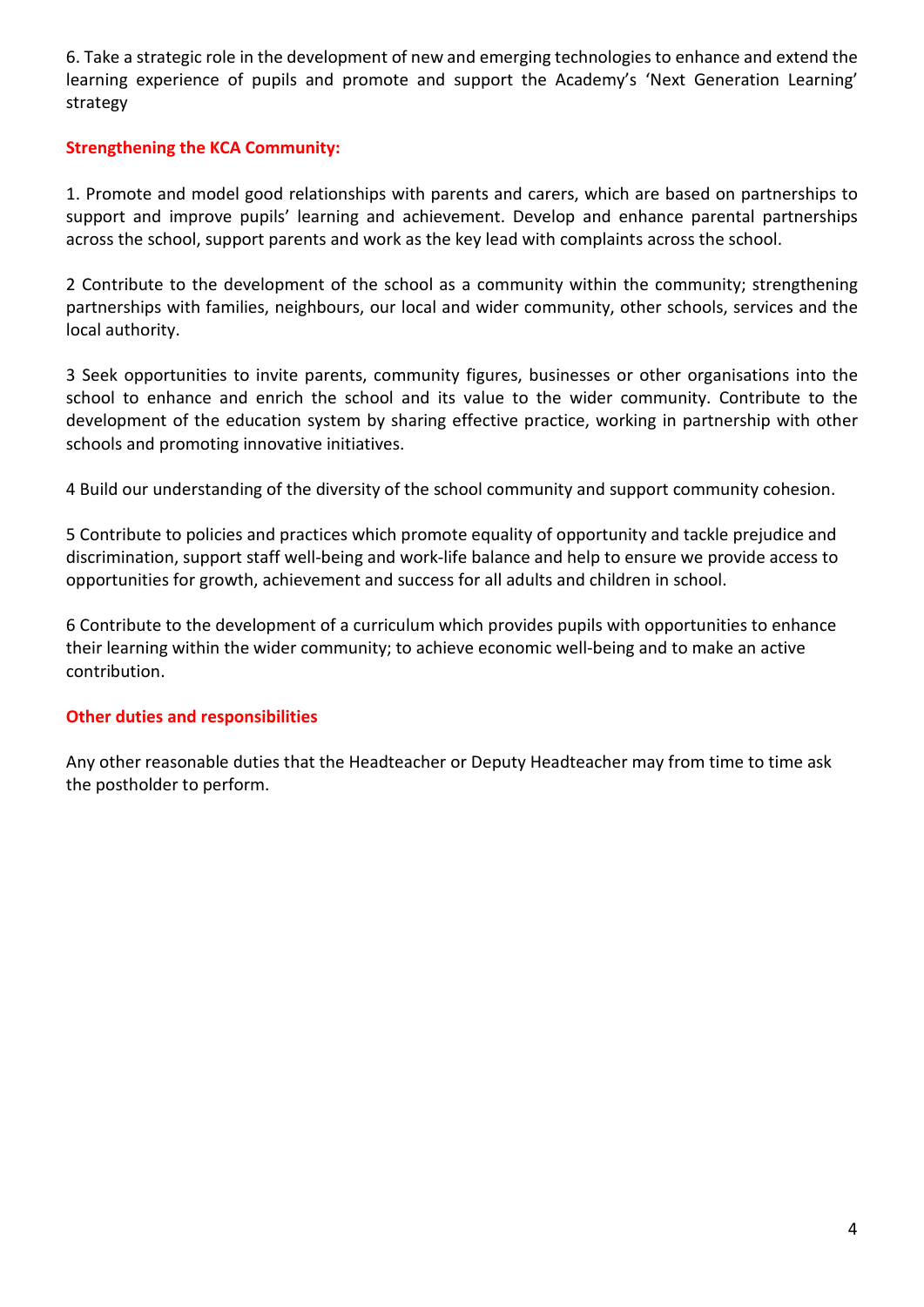# **PERSON SPECIFICATION**

**Post Title:** ASSISTANT HEADTEACHER

You must demonstrate on your application form and during the selection process that you meet the following essential criteria:-

| <b>EDUCATION AND</b>                       | <b>Qualifications</b>              |                                                                                                                                                                           |  |
|--------------------------------------------|------------------------------------|---------------------------------------------------------------------------------------------------------------------------------------------------------------------------|--|
| <b>EXPERIENCE</b>                          | E1.                                | Qualified Teacher Status and evidence of appropriate subsequent in-service<br>training.                                                                                   |  |
|                                            | <b>Experience</b>                  |                                                                                                                                                                           |  |
|                                            | E2.                                | Minimum of 4 years' recent successful teaching experience preferably<br>across EYFS and both Key Stages 1 and 2 and in at least one inner city multi-<br>cultural school. |  |
|                                            | E3.                                | Proven experience of leading and managing change at an appropriate level<br>including the curriculum, classroom organisation and administration in a<br>primary school.   |  |
|                                            | E4.                                | Proven experience of high standards of primary classroom practice and of<br>teaching area of responsibility.                                                              |  |
|                                            | E5.                                | Experience in developing and managing the implementation of the school's<br>inclusion policy.                                                                             |  |
|                                            | <b>Personal Qualities</b>          |                                                                                                                                                                           |  |
|                                            | E6.                                | Evidence of the personal and intellectual qualities required to set an<br>example to others and to lead a team.                                                           |  |
|                                            | E7.                                | Respect for the views of parents and a commitment to the importance of<br>the involvement of parents in the learning process.                                             |  |
|                                            | <b>Commitment to Excellence</b>    |                                                                                                                                                                           |  |
|                                            | E8.                                | Evidence of a commitment to excellence and the maximising of academic<br>and personal achievement for all pupils.                                                         |  |
| SKILLS,                                    | <b>Leading and Managing Change</b> |                                                                                                                                                                           |  |
| <b>KNOWLEDGE &amp;</b><br><b>ABILITIES</b> | E8.                                | Evidence of knowledge and understanding of the Academy's approach to<br>change. Evidence of a clear view about how to develop learning, teaching                          |  |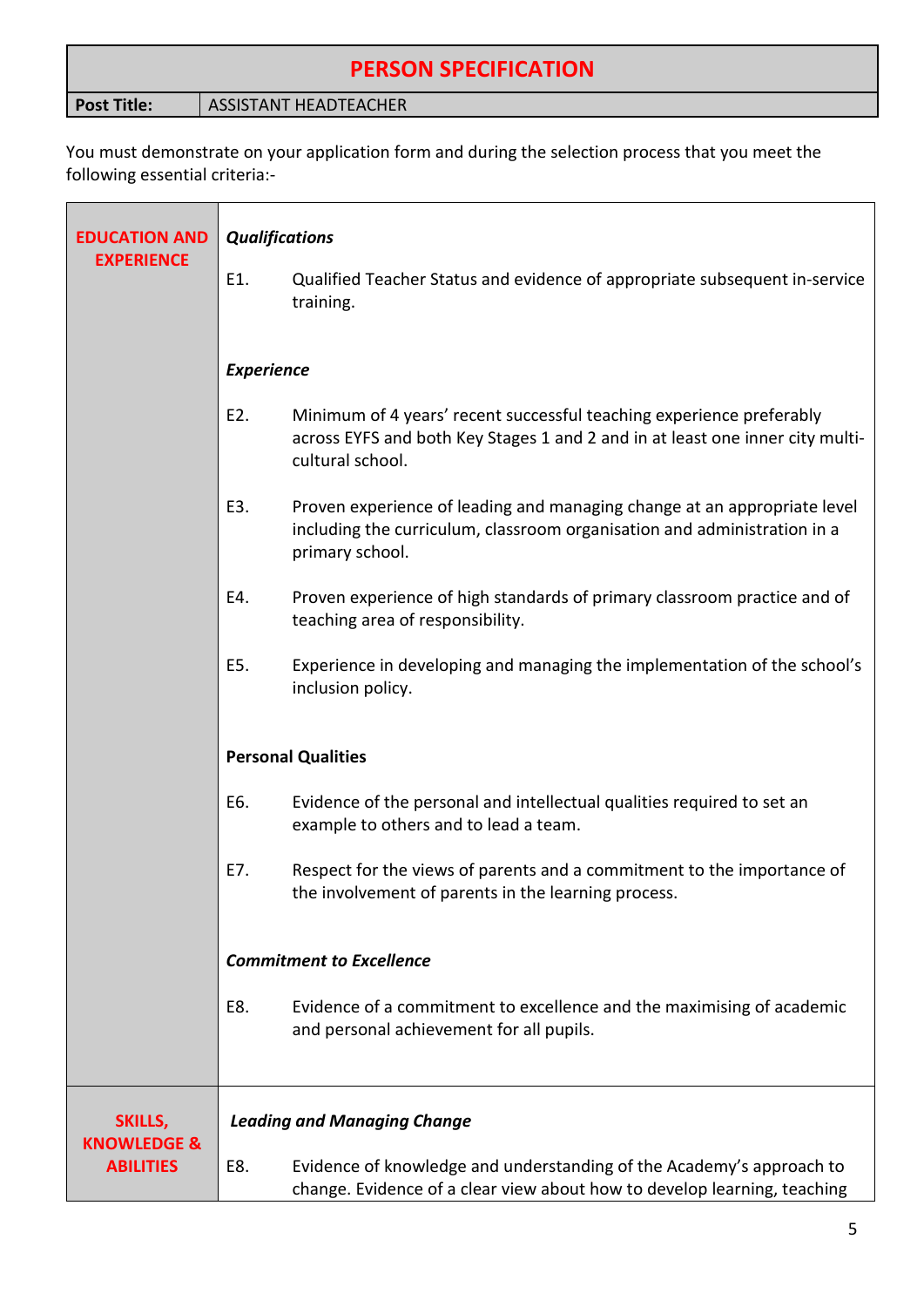and the curriculum in the relevant Phase Group and an ability to manage change.

E9. Evidence of the skills and abilities required to advise teachers in their planning, teaching, assessment and day-to-day issues.

## *Educational and Curriculum Matters*

- E10. An understanding of the different ways in which children learn and the appropriateness of a variety of teaching styles to meet the individual learning needs of each child.
- E11. Evidence of the ability to organise successfully the curriculum for a class of pupils of mixed abilities, aptitudes and educational needs through planning, preparation, monitoring and assessment.
- E12. A thorough knowledge of learning strategies for children of all abilities.
- E13. Evidence of good general knowledge of the requirements of the National Curriculum.
- E14. Evidence of good organisational skills to create and maintain a stimulating and attractive learning environment and to support others in doing so.

## *Performance Review*

E15. Evidence of the ability to define effective measures for the performance of pupils and classes and to keep these measures under systematic review.

# *Leadership*

Understanding of and commitment to developing the Academy.

# *Behaviour and Ethos*

- E16. Evidence of the ability to maintain effective classroom discipline in a positive context and to promote well ordered and self disciplined behaviour throughout the school. Capacity to support colleagues in effective behaviour management.
- E17. Commitment and willingness to meet the needs of the ethos and flexible working arrangements of the Academy

# *Needs of Young Children*

E18. Evidence of knowledge and understanding of the range of needs of young children and the implications for their learning.

# *Interpersonal Skills*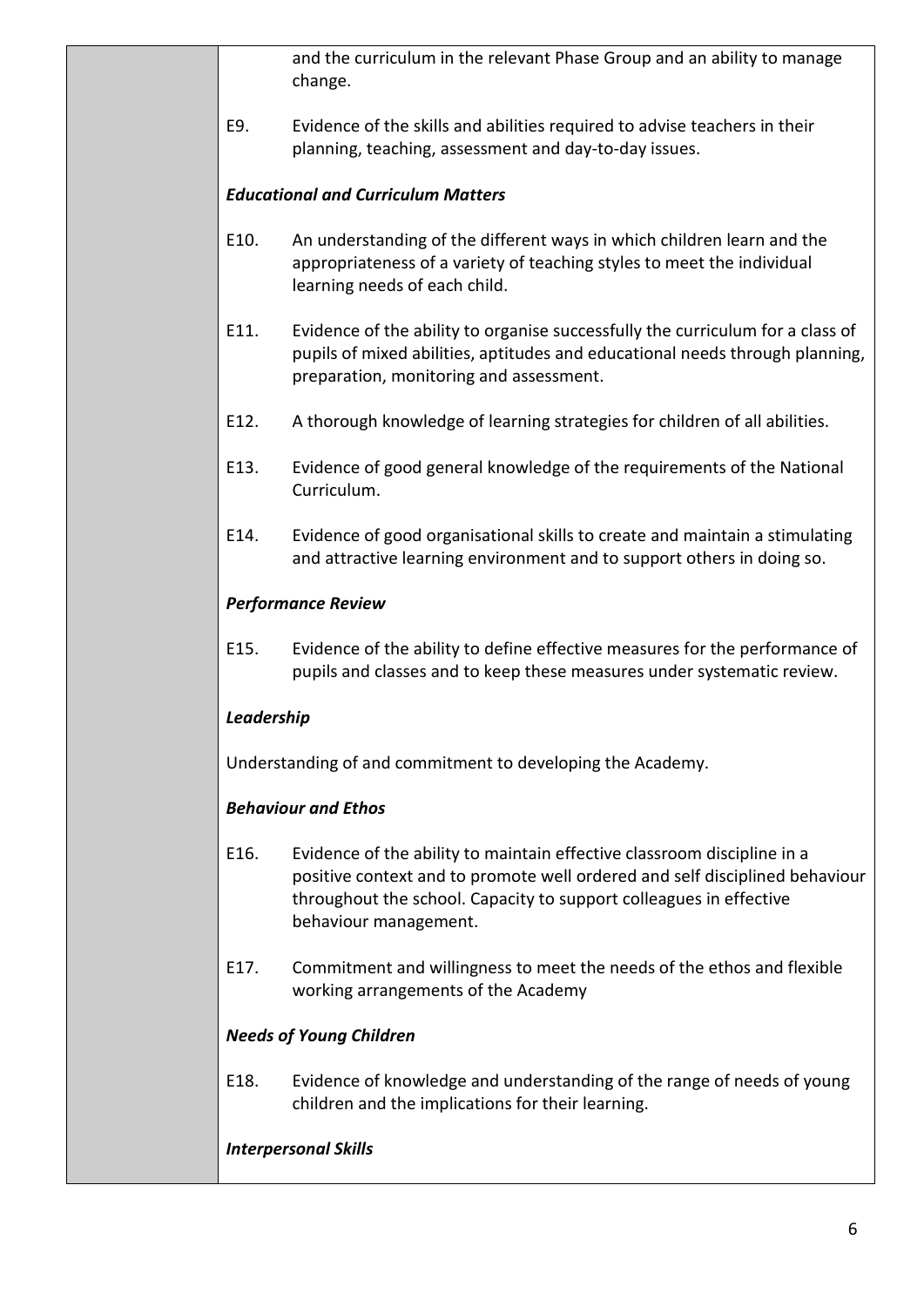| <b>Communication</b><br>E20.<br>Evidence of the ability to communicate clearly both orally and in writing<br>with pupils, parents and colleagues.<br>Health and Safety.<br>An understanding of the responsibility of the classteacher and Assistant<br>E21.<br>Headteacher with regard to the health and safety of pupils in their care.<br><b>Equal Opportunities</b> |  |  |  |  |
|------------------------------------------------------------------------------------------------------------------------------------------------------------------------------------------------------------------------------------------------------------------------------------------------------------------------------------------------------------------------|--|--|--|--|
|                                                                                                                                                                                                                                                                                                                                                                        |  |  |  |  |
|                                                                                                                                                                                                                                                                                                                                                                        |  |  |  |  |
|                                                                                                                                                                                                                                                                                                                                                                        |  |  |  |  |
|                                                                                                                                                                                                                                                                                                                                                                        |  |  |  |  |
|                                                                                                                                                                                                                                                                                                                                                                        |  |  |  |  |
| E22.<br>Evidence of a commitment to an equal opportunities policy both in service<br>delivery and employment, and an understanding of its effective operation<br>within a school. An ability to ensure that each child's identify is respected<br>and maintained and enhanced and that stereotypes are challenged in a<br>sensitive way.                               |  |  |  |  |